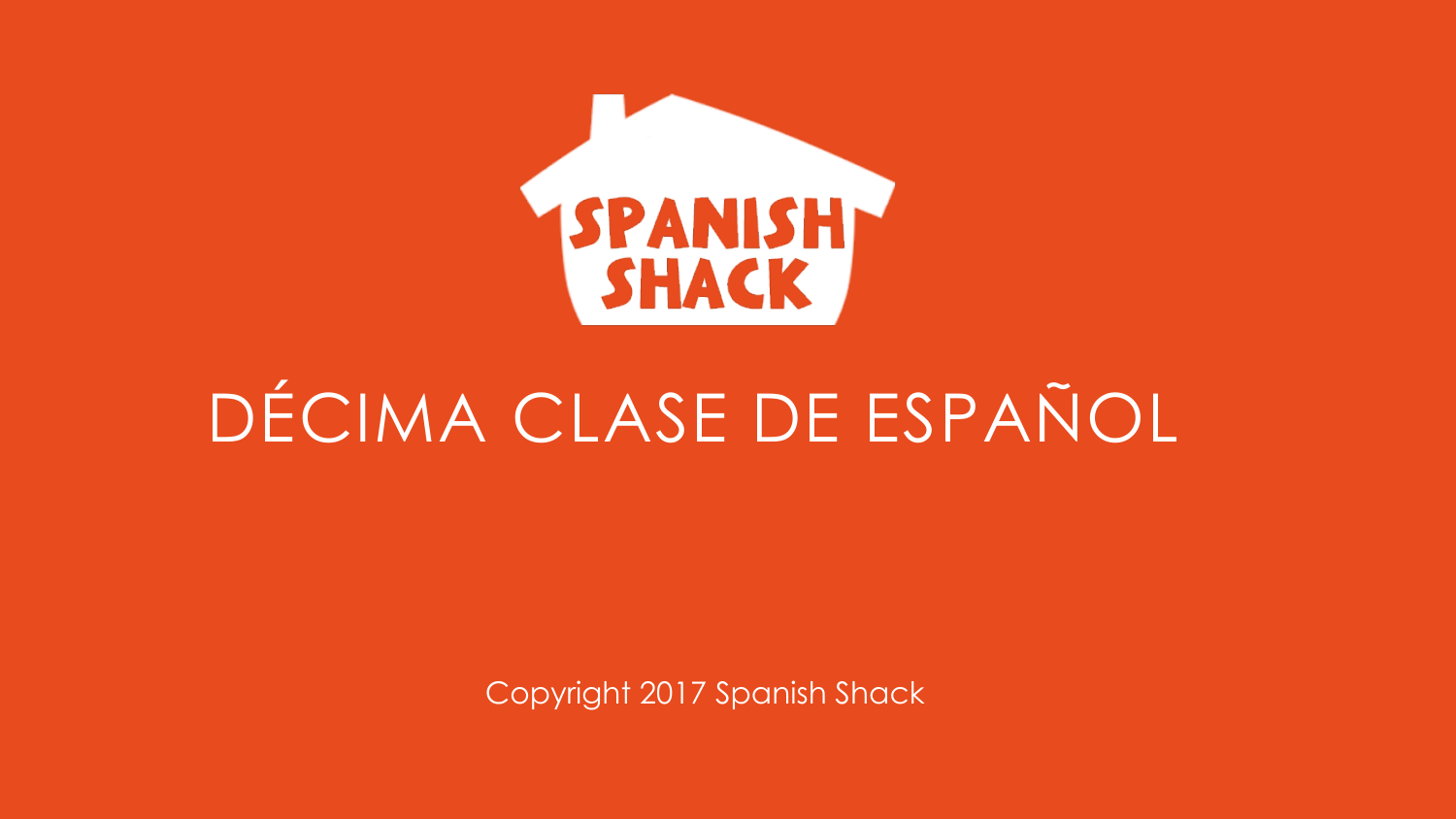

## Verbos ER

Ejemplos

• Comer



| Persona         | <b>Terminación</b> | <b>Comer</b> |
|-----------------|--------------------|--------------|
| Yo              | $-$ O              | Como         |
| Tú              | $-ES$              | Comes        |
| Ella, él, usted | $-e$               | Come         |
| <b>Nosotros</b> | -emos              | comemos      |
| Vosotros        | $-\acute{e}$ is    | Coméis       |
| Ellos, ustedes  | $-en$              | Comen        |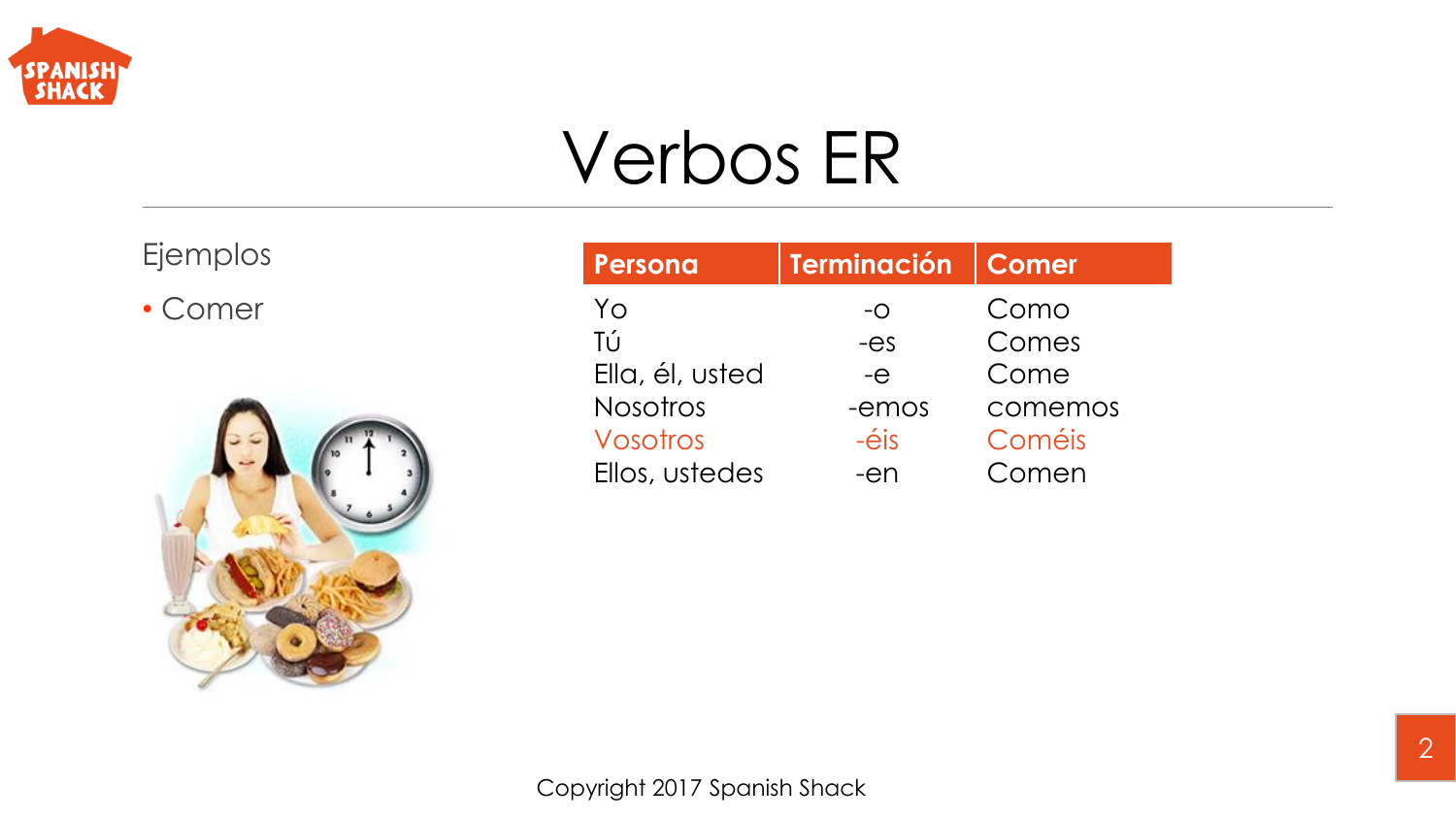

## Lista de verbos ER

| Aprender          | to learn      | Deber            | to owe         |
|-------------------|---------------|------------------|----------------|
| *Aborrecer        | to detest     | Entender         | to understand  |
| <b>Beber</b>      | to drink      | <i>*Escoger</i>  | to choose      |
| <i>*Coger</i>     | to catch      | Leer             | to read        |
| Comprender        | to understand | Hacer            | to do, to make |
| Comer             | to eat        | <i>*Proteger</i> | to protect     |
| <i>*Conocer</i>   | to know       | Romper           | to break       |
| <i>*Convencer</i> | to convice    | Responder        | to answer      |
| Correr            | to run        | Ver              | to see         |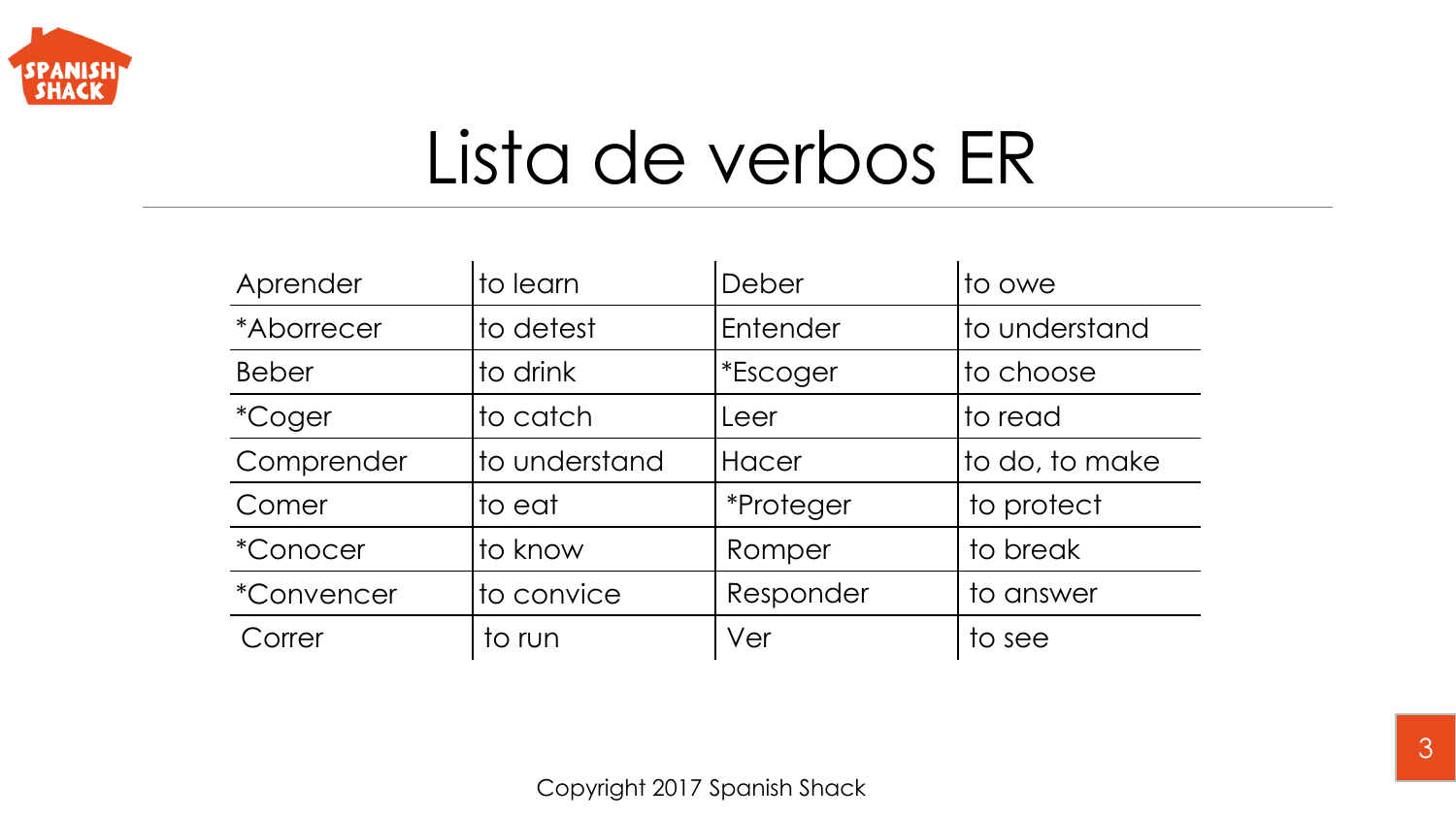

#### Practica

- Beber zumo de naranja
- Hacer ejercicio
- Ver televisión
- Leer un libro



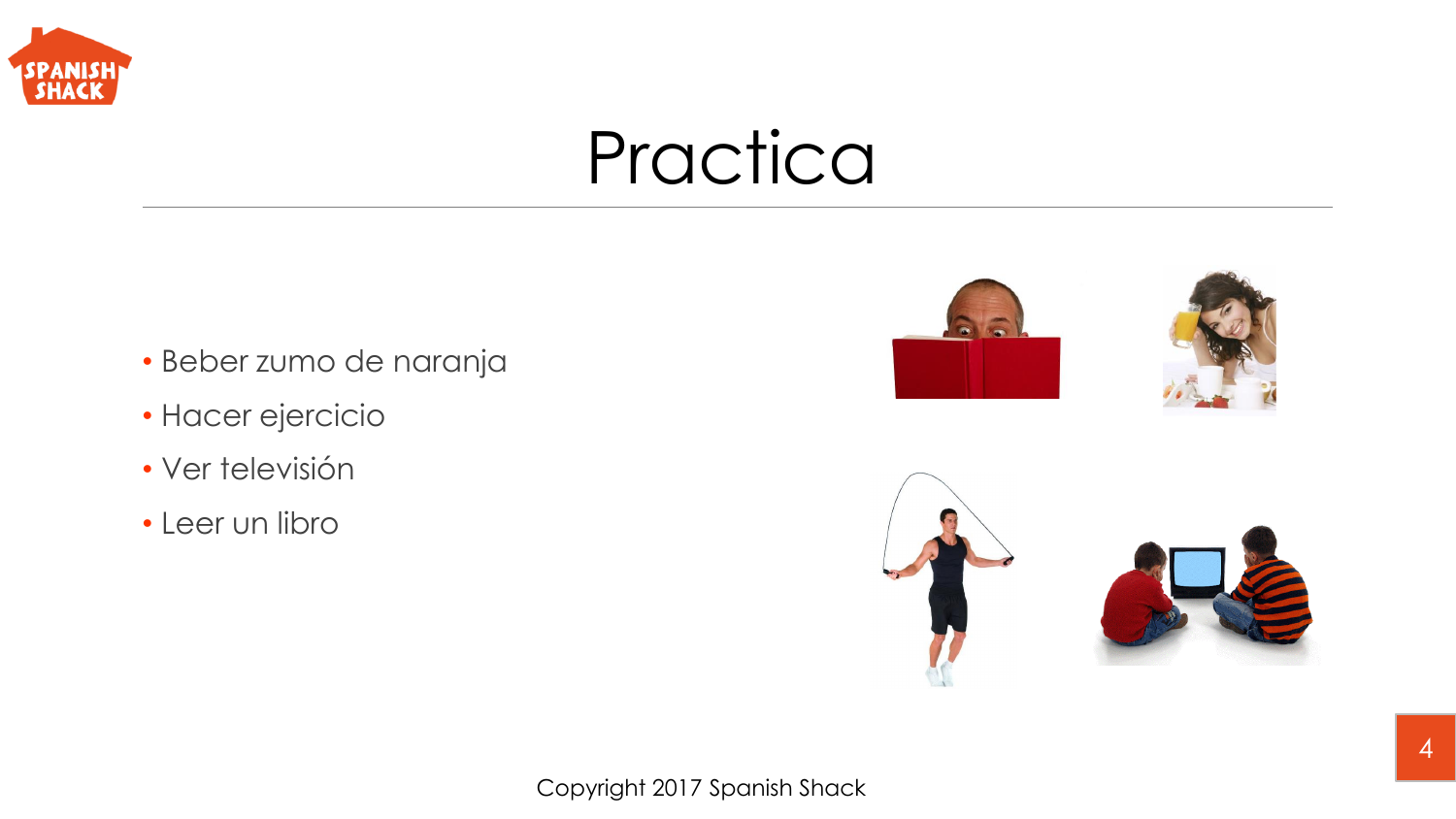

## Verbos IR

Ejemplos

• Escribir



| Persona         | Terminación    | <b>Escribir</b> |
|-----------------|----------------|-----------------|
| Yo              | $-$ O          | Escribo         |
| Tú              | $-ES$          | <b>Escribes</b> |
| Ella, él, usted | $-e$           | Escribe         |
| <b>Nosotros</b> | $-imos$        | Escribimos      |
| Vosotros        | $-i\acute{e}s$ | Escribiés       |
| Ellos, ustedes  | $-en$          | Escriben        |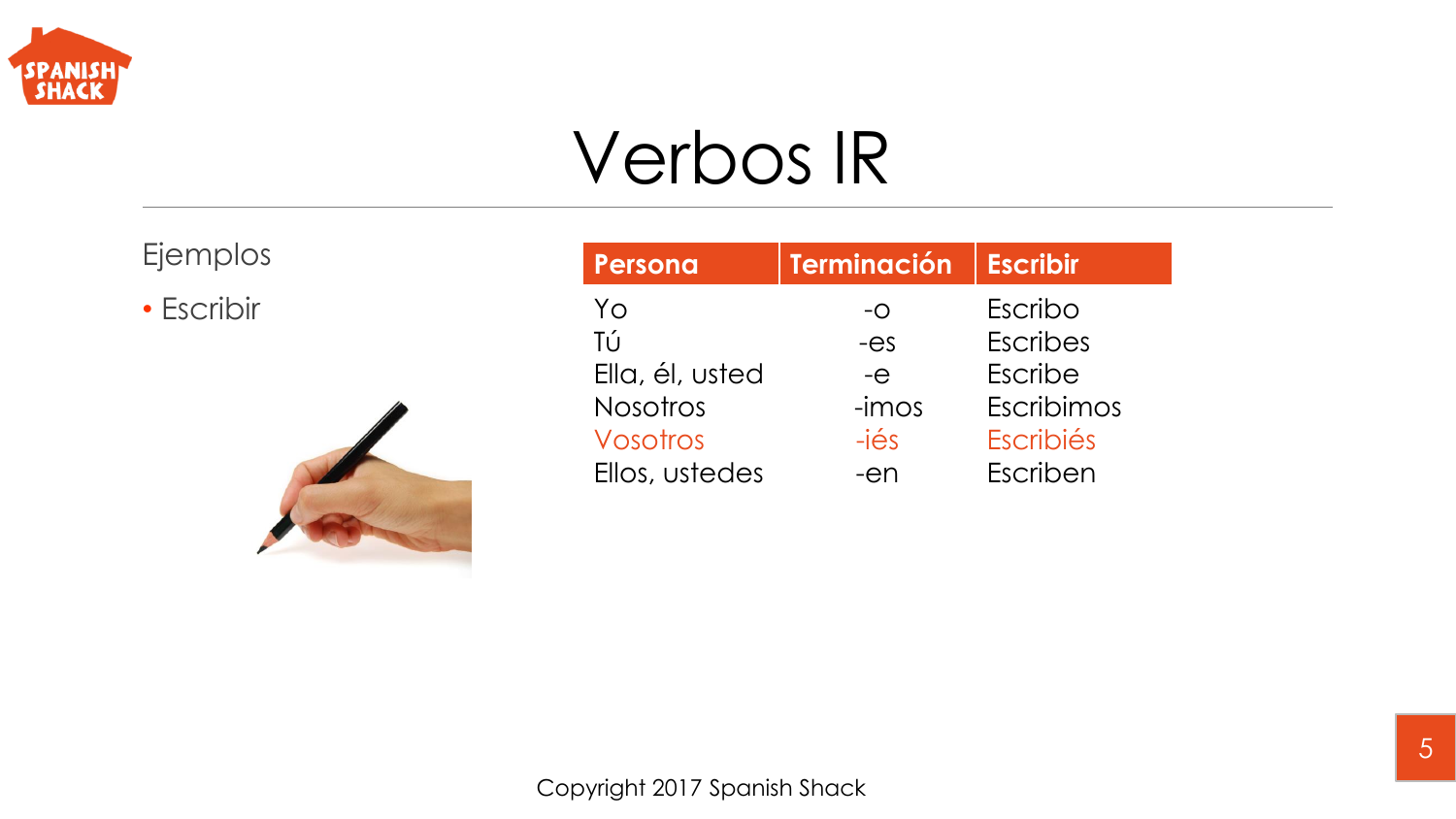

## Lista de verbos IR

| <b>Abrir</b>            | to open             | <b>Escribir</b> | to write   |
|-------------------------|---------------------|-----------------|------------|
| Asistir                 | to attempt          | *Exigir         | to demand  |
| <i><b>*Conducir</b></i> | to drive            | Imitar          | to imitate |
| <b>Decidir</b>          | to decide           | Mentir          | to lie     |
| <i>*Decir</i>           | to say              | Prometer        | to promise |
| <b>Despedir</b>         | to see off, to fire | Permitir        | to allow   |
| Describir               | to describe         | Recibir         | to receive |
| <b>Discutir</b>         | to argue            | Repetir         | to repeat  |
| <i><b>*Dormir</b></i>   | to sleep            | Vivir           | To live    |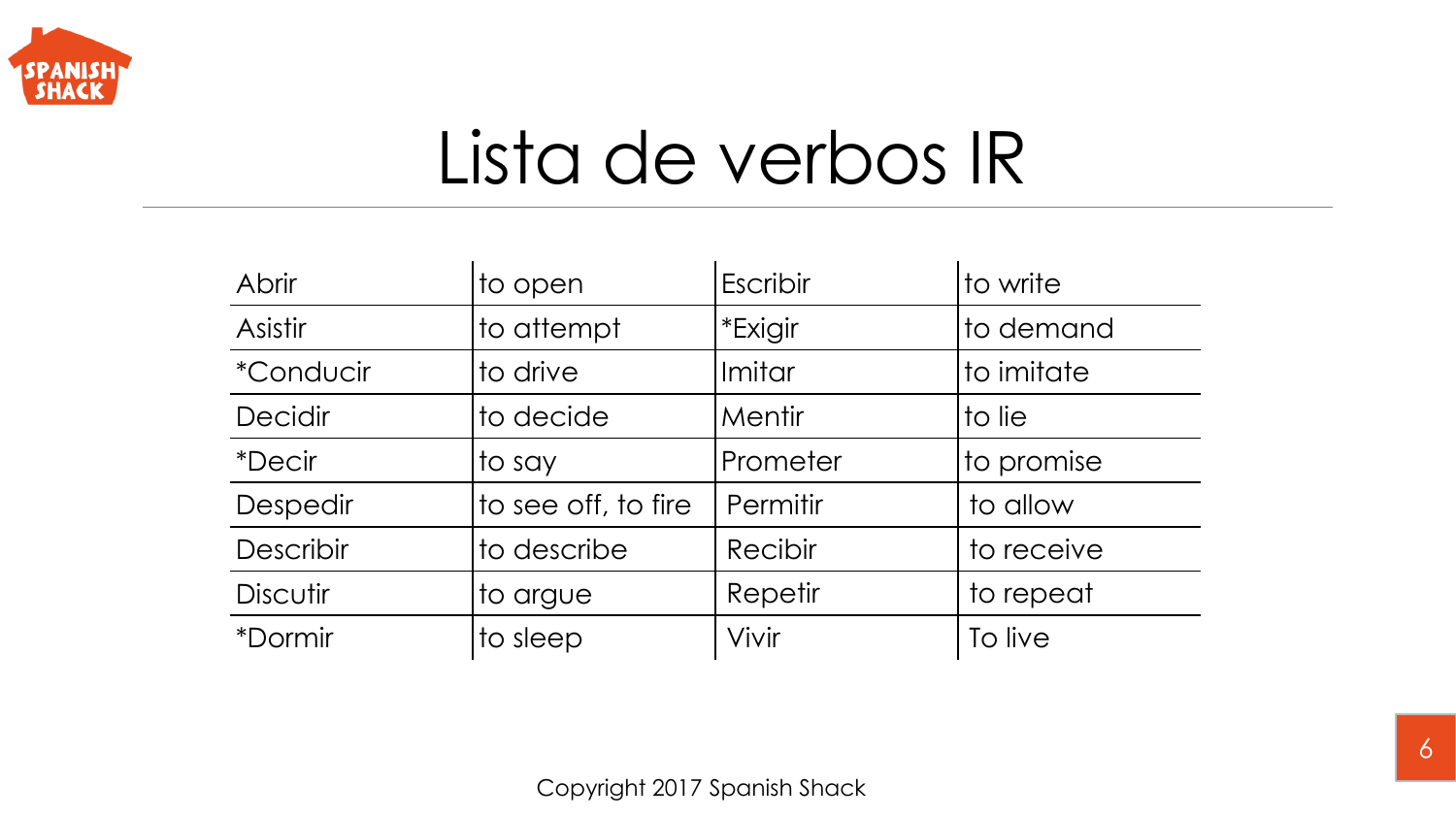

#### Practicar

- Reir
- Escribir
- Traducir
- Despedir

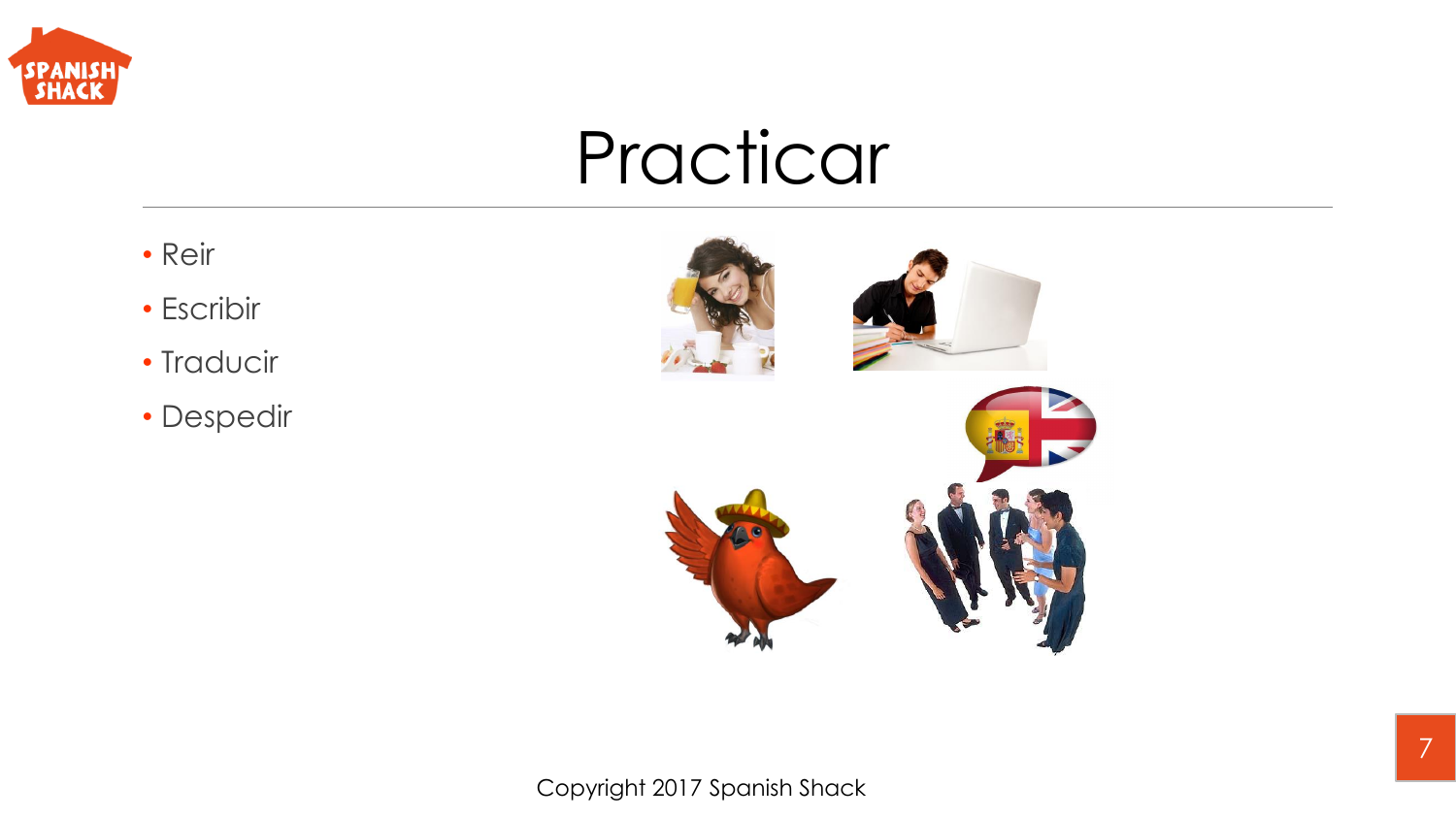

#### La casa

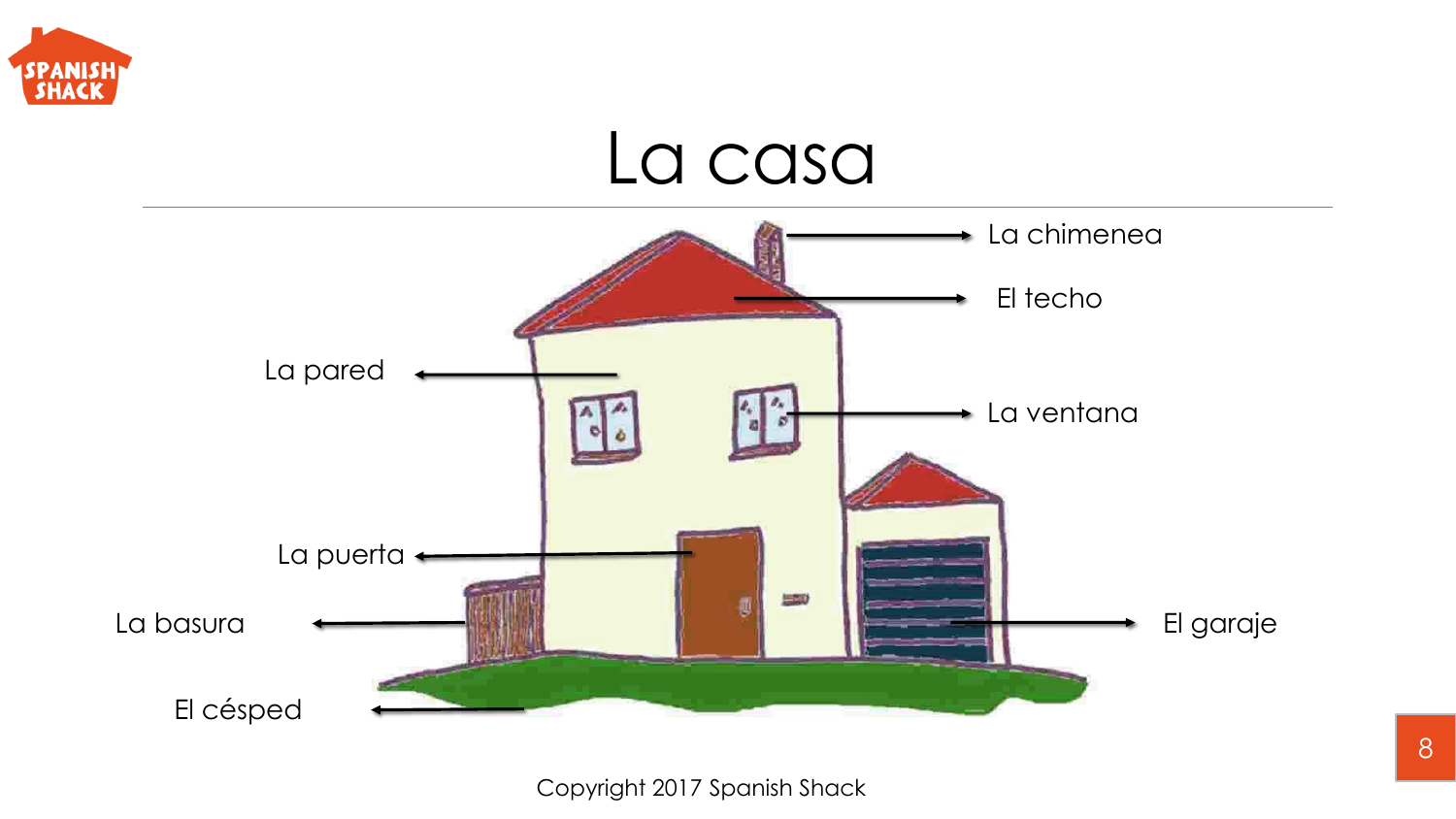

#### El baño

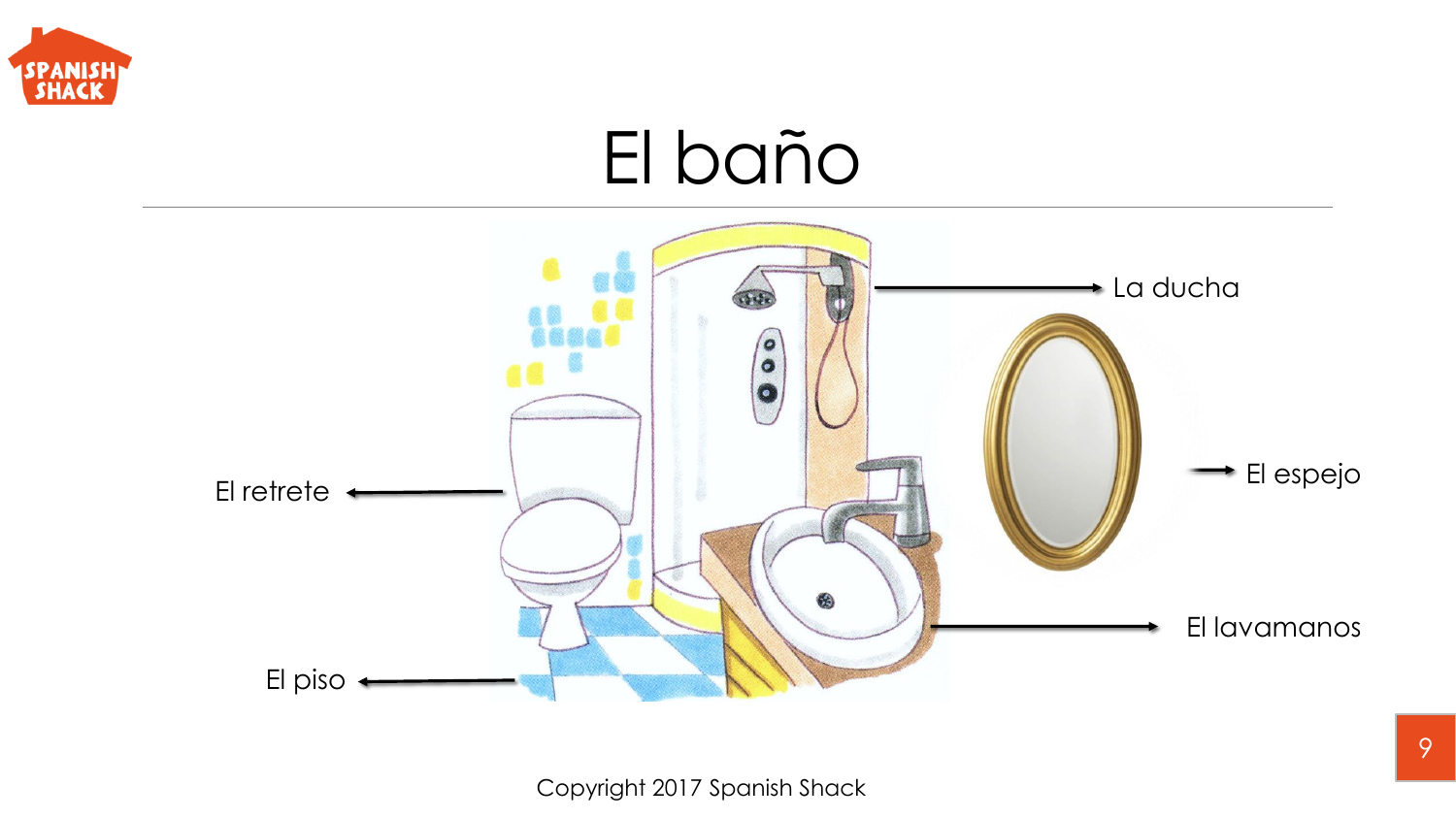

### ¿Cómo es tu casa?